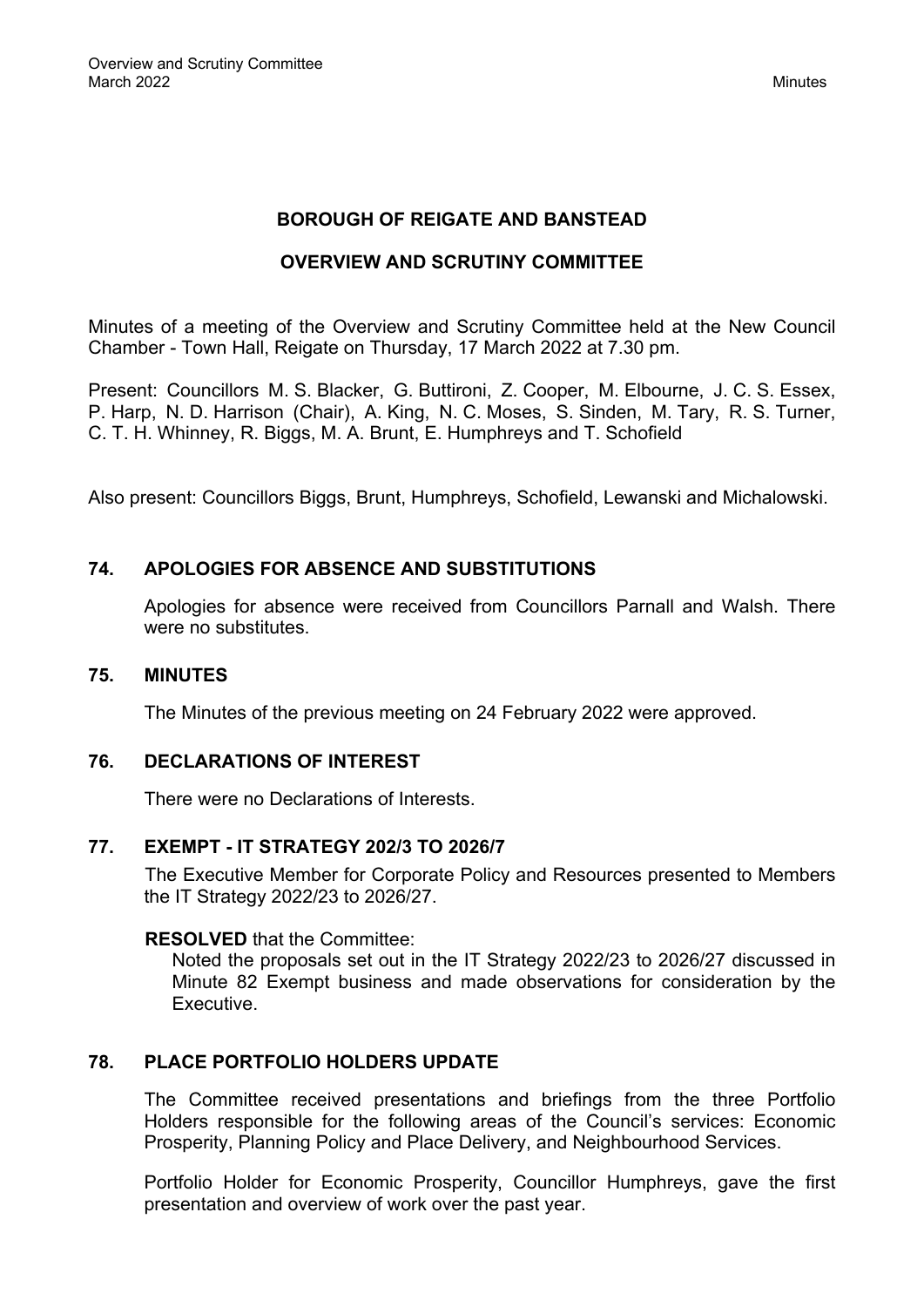Highlights included:

- £800k in Business Growth Grants had been allocated in 2021/22.
- The Job Hub, funded by the Department for Work and Pensions, had been extended for a further year.
- Awards would take place the following week (w/c 28/03/2022) to celebrate business and would be financed by sponsors.
- The High Street for Heroes Award had been sponsored by the Council and had received 1,300 votes.

Committee Members asked questions in the following areas:

**Retail Spaces in Merstham and Hooley** – Members asked what actions were being taken to entice businesses to the retail spaces in Merstham and Hooley. It was noted that high streets were struggling, but that the Council would endeavour to match businesses seeking retail premises with current spaces. The Director of Place would take up this matter outside the meeting.

Portfolio Holder for Planning Policy and Place Delivery, Councillor Biggs gave his presentation.

Highlights for Planning included:

- Implementation of a local cycling and walking plan.
- Stage 1 of the infrastructure plan is complete; applications for grants and funding could now be made to improve residents' health and wellbeing.
- New Supplementary Planning Documents had been implemented to define character areas of the borough and how to implement sustainability policies.
- Southern Building Control Partnership was now delivering a positive financial return.

Challenges to come included:

- Developing the new Local Plan.
- Gatwick Development Consent Order submission and examination of its Northern Runway Project.
- Bio diversity in response to the Environment Act.
- The Strategic Infrastructure Programme review to be completed to establish the need for CIL funding over the next 5 years.

Highlights for Place Delivery included:

- Marketfield Way, now known as The Rise, would include a cinema complex with bowling, as well as a branch of Tesco. All except one unit had offers on them. Building would be completed by summer 2022 with fitting out of the cinema completed by Easter 2023. Councillors were invited to visit the site.
- Pitwood Park and Cromwell Road development projects had been completed; a third development project at Lee Street was near completion.

Challenges to come included:

• The increasing cost of building.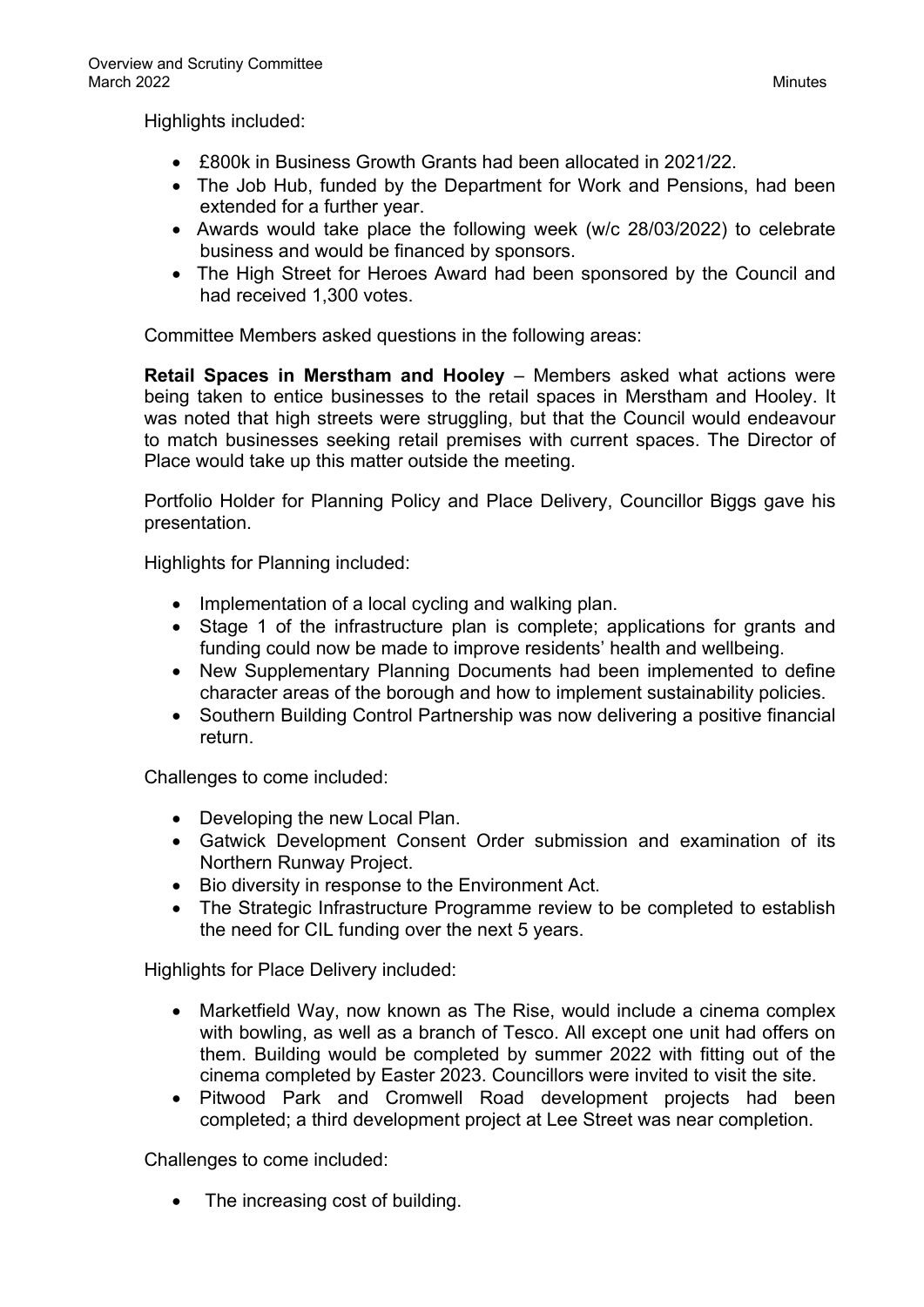Planning permission for Merstham recreation ground.

Committee Members asked questions in the following areas:

**Sustainable Construction** – Members asked whether the guidance which is enforceable in Redhill and Horley could be enforced in other areas. It was explained that the Supplementary Planning Documents (SPDs) were guidance, however design codes could be decided through SPDs or through examination and in this case it would become part of the plan and would therefore become enforceable.

Members stated that a press release had specified that the guidance must be adhered to and asked how this could be imposed. Officers explained that the design code could be taken forward and that the Council worked with developers in order to ensure that design codes were adhered to.

**Affordable Housing** – Members asked if the affordable housing provided rented accommodation at a lower cost. It was confirmed that the affordable housing was available at 80% of market value and was available in a variety of options - for sale, rent, or shared ownership.

Members asked whether the managing agents for The Rise would be internal or external. Officers confirmed that an external agent would be employed to manage The Rise.

Members enquired if parking spaces were being removed from town centres and were informed that Horley car park site project had been put on hold currently but that it was an allocated site in the development plan.

**Energy Efficiency** – With the rising cost of energy, it was asked whether the Council would review lighting and the use of LED lights in newly constructed houses and extensions. It was confirmed that most homes already had LED lighting and that LED lighting was used as standard on new buildings. Building Control would need to be consulted regarding the use of LED lighting in extensions.

Members also asked about the installation of Electric Vehicle chargers in extensions; this question would also be answered after the meeting.

**Surrey Hills Area of Outstanding Natural Beauty** – Members asked if residents' views in relation to the current review by Natural England were being considered. The importance of residents replying to consultations was stressed as a reply.

**Building Control and the Local Plan** – Members commented that Building Control should monitor building sites more closely during construction as two recent large developments had not been constructed in accordance with the plans. It was explained that building control was not now the sole responsibility of the Council; outside companies could be employed to provide building control services. It was likely that the projects in question had not used the Council's Building control service.

Members asked if a new Local Plan would be put in place before the current Local Plan expired. It was confirmed that plans were underway and that the intention was to remain a plan-led authority.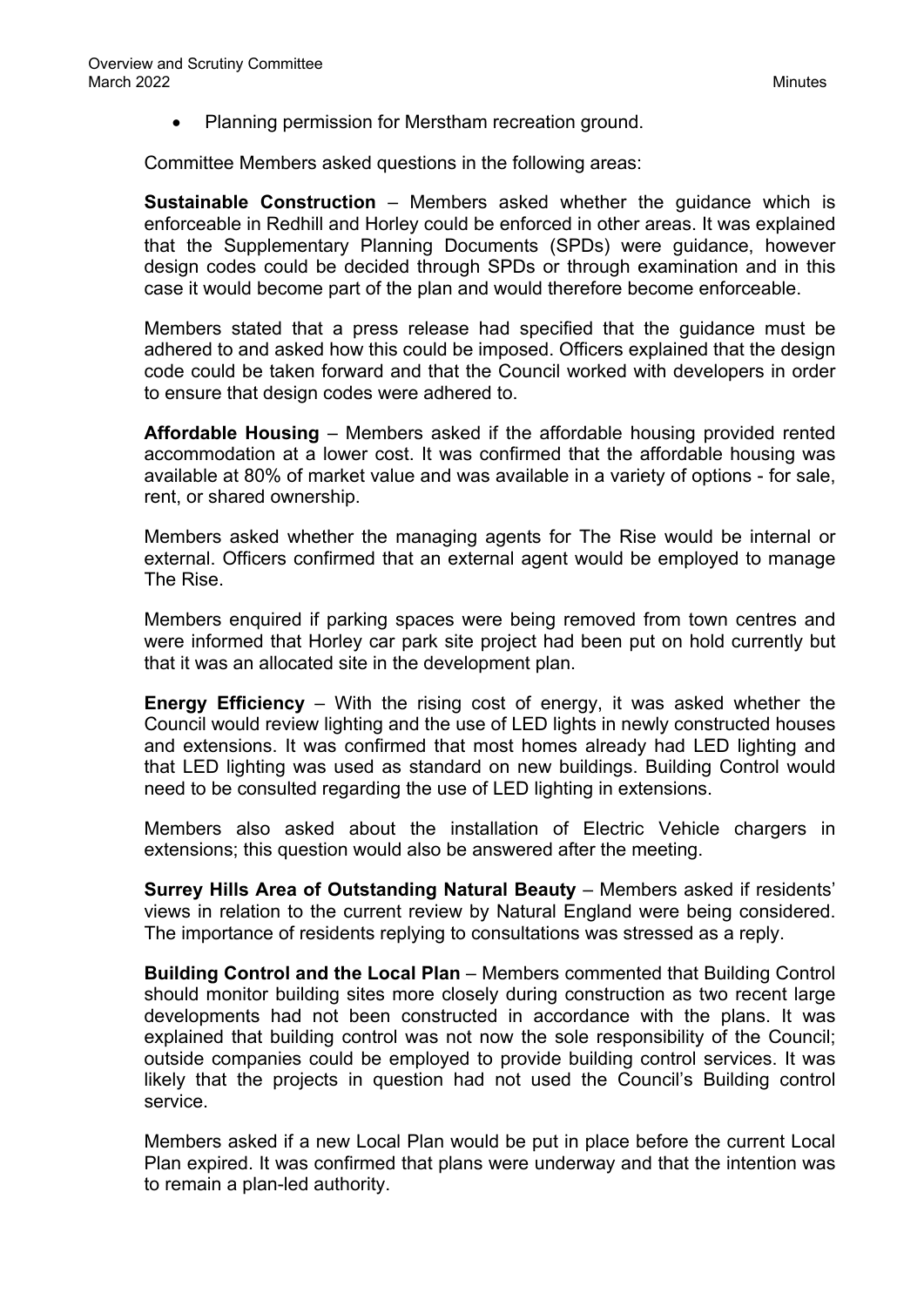Members would like to see the underlying financial outturn on the completion of projects. It was confirmed that this information would be made available.

**Community Infrastructure Levy** – Members felt that the new five-year Community Infrastructure Levy (CIL) review should have input from Councillors and asked for seminars to be offered. It was confirmed that this option would be explored.

**The Rise** – Members were informed that the Council had received offers on all but one of the units on The Rise and asked whether all the units would open simultaneously. Officers explained that the units would open at differing times according to the leases. Practical completion was expected in summer 2022, when shop fitting could begin; shop fitting for Tesco was expected to be completed within five weeks.

The Leader gave the presentation on behalf of the Portfolio Holder for Neighbourhood Services, with an overview of work over the past year.

Highlights included:

- Trade waste creates an income for the borough.
- Roll out scheme for flats continues.
- One bring site had been closed this year.
- Recycling income was above the forecast.
- Q2 saw the highest rate for doorstep recycling at 58%.
- A trial of a fully electric dustcart had taken place.
- The use of new Big Belly bins.
- Working with the Joint Enforcement Team.
- Providing apprenticeships.
- Merstham Rec regeneration would be awarded a PIPA Gold standard for the play area for being fully inclusive.

Committee Members asked questions in the following areas:

**Environmental Health** – Members noted that Environmental Health inspects around 300 premises per year and asked how often the premises are inspected and how many are closed. Premises inspections were carried out annually. Unfortunately, the Environmental Health team have seen a drop in standards of the food business in the borough. This was mostly due to a shortage of available staff in the food industry.

**Parking** – Members reported that two car park ticket machines were out of order in Gloucester Road Car Park. The Leader replied that this issue would be investigated.

Members reported that there was some confusion over the change in times for parking enforcement. It was explained that the changes had been put in place in February 2022 and the shifts now cover 7.00am to 5.00pm for five weeks and 10.00am to 8.00pm for three weeks, which provided greater coverage around schools in the mornings and around the evening parking, and also twice per month on a Sunday.

**Greenspaces** – Members stated that Jubilee Woodlands had been adapted to accommodate children with brain injuries but that there were no playgrounds in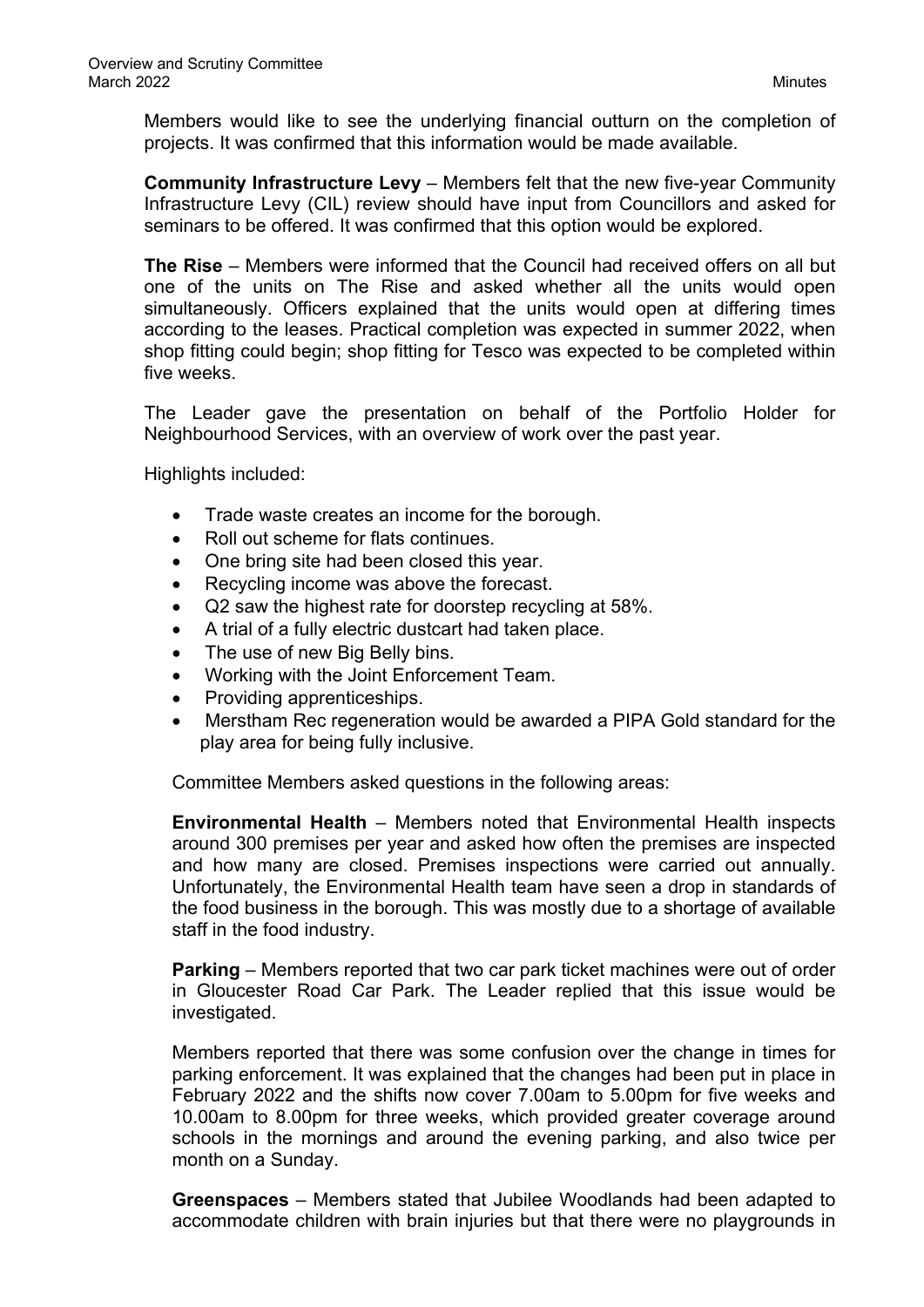the area that were suitable for these children. It was reported that the Pippa Standard recognised playgrounds which are accessible for children of all abilities.

Members asked why the broken benches and bins in the greenspace in Nork Ward had not been repaired. It was reported that CIL funding was a good and quick way to have benches and bins replaced.

Members felt that following recent flooding in several wards, planning and engineering should be considered, and the County Flooding Team should be consulted. It was confirmed that the Council was currently working with the Flooding Team on a project and that this partnership was growing.

**Refuse, Recycling and Cleansing** – Members had noticed that a large number of dog poo bags had been deposited outside a local school, close to Banstead Common and were keen for this problem to be addressed. Members were told that an active campaign was in use including graphics and social media.

Members asked how the electric bin lifters on refuse vehicles are charged. It was reported that the bin lifters were charged by the refuse vehicle.

Members referenced the recycling data stating that 58% had been reached for doorstep recycling and asked if the data could be broken down e.g. what is the recycling rate for household rubbish excluding garden waste. The Leader confirmed that the service was looking to provide a wider recycling service for flats and the Head of Neighbourhood Services could provide a more detailed written answer after the meeting.

Members also asked if the additional 300 flats expected to join the service in 2022 were newly built or existing flats. It was confirmed that these were existing flats. The Chair added that it would be helpful for ward Members to be informed which flats were included in the programme and which flats remained to be addressed. Members also felt that recycling information would be of interest to the public and that this information should be shared in addition to the KPIs.

**Greenspaces and Engineers** – Members asked whether the growing of wildflowers on verges of highways was something that might be further adopted. Members were informed that this contract was with Surrey County Council and was not the responsibility of this Council.

Members remarked that the verge cutting contracts would end in September and noticed that Surrey were not cutting verges in public areas and asked whether this Council could follow this example. It was confirmed that an agreement was in place with Surrey regarding the number of grass cuts and that schedules were under review.

**Joint Enforcement Team** – Members reported an empty building near Banstead station with fly tipping in the footpath alongside the building. The empty building would need to be investigated by Planning Enforcement.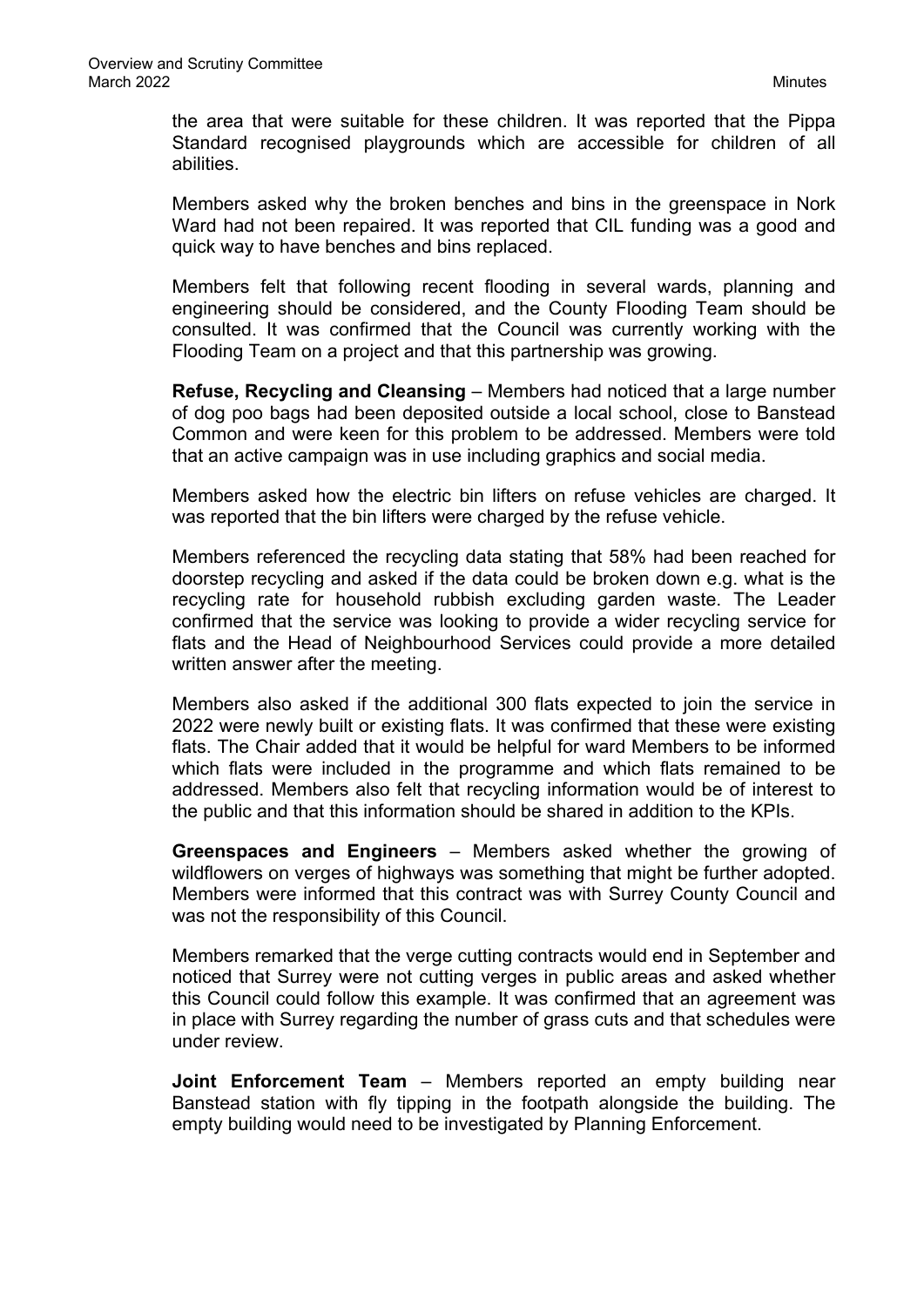### **RESOLVED** – that the Committee:

Noted the Place Portfolio Holder Updates and made observations for consideration set out in the Minutes by Executive Members.

## **79. QUARTER 3 PERFORMANCE REPORT 2021/22**

The Executive Member for Corporate Policy and Resources presented the Quarter 3 Performance Report 2021/22 which related to the period October to December 2021. Of the ten Key Performance Indicators, seven were on target and three were outside their tolerance. Those outside their tolerance were:

- Council Tax collection there had been a delay in Council Tax recovery due to the impact of Covid-19 and the closure of courts. Measures were in place to improve collection performance.
- Business Rates Collection Business rates relief and the economic situation due to Covid-19 had led to rent recalculations. However normal collection rates were expected by the end of Quarter 4.
- Affordable Housing Completions completions were off target, but units were often completed in batches; a significant number of housing projects were expected to be completed later in the year which would bring numbers in line with the target.

Two new Key Performance Indicators were proposed for 2022/23:

- Handling of Complaints The Council was upgrading its complaints handling system and expected to be able to report on key metrics associated with complaints.
- Sustainability reduction in the Council's carbon footprint compared to 2019/20 baseline.

Committee Members asked questions in the following areas:

**Affordable Housing Completion** – the target for affordable housing had not been met; Members asked how the completion of the RNIB housing project would assist with this when there was no affordable housing included in this project. It was reported that housing projects were in line to deliver roughly within target; 1,600 dwellings were under construction, 208 of these being affordable housing. The Project and Performance Team Leader would check the percentage of affordable housing on the RNIB site.

Members also questioned whether the affordable housing in progress would reach the target of 22%. It was reported that the Local Plan set a target for the entire period of the Local Plan. It was pointed out that affordable housing and nonaffordable housing was delivered (and completions reported) differently by industry to the Council, which provides some challenges when tracking trends.

**KPI 4 Staff Sickness** – Reigate has the second highest rate of Covid-19 in Surrey; Members asked whether staff had been working from home whilst having Covid-19. Members were informed that during the pandemic, short term sickness absence had decreased, however, staff were encouraged not to come into work if they were sick and should not be working at all if they were unwell. The full effect of Covid-19 had not been felt with regards to mental health, but a wealth of support was in place if needed. The reception area would reopen the following week (w/c 21/03/2022)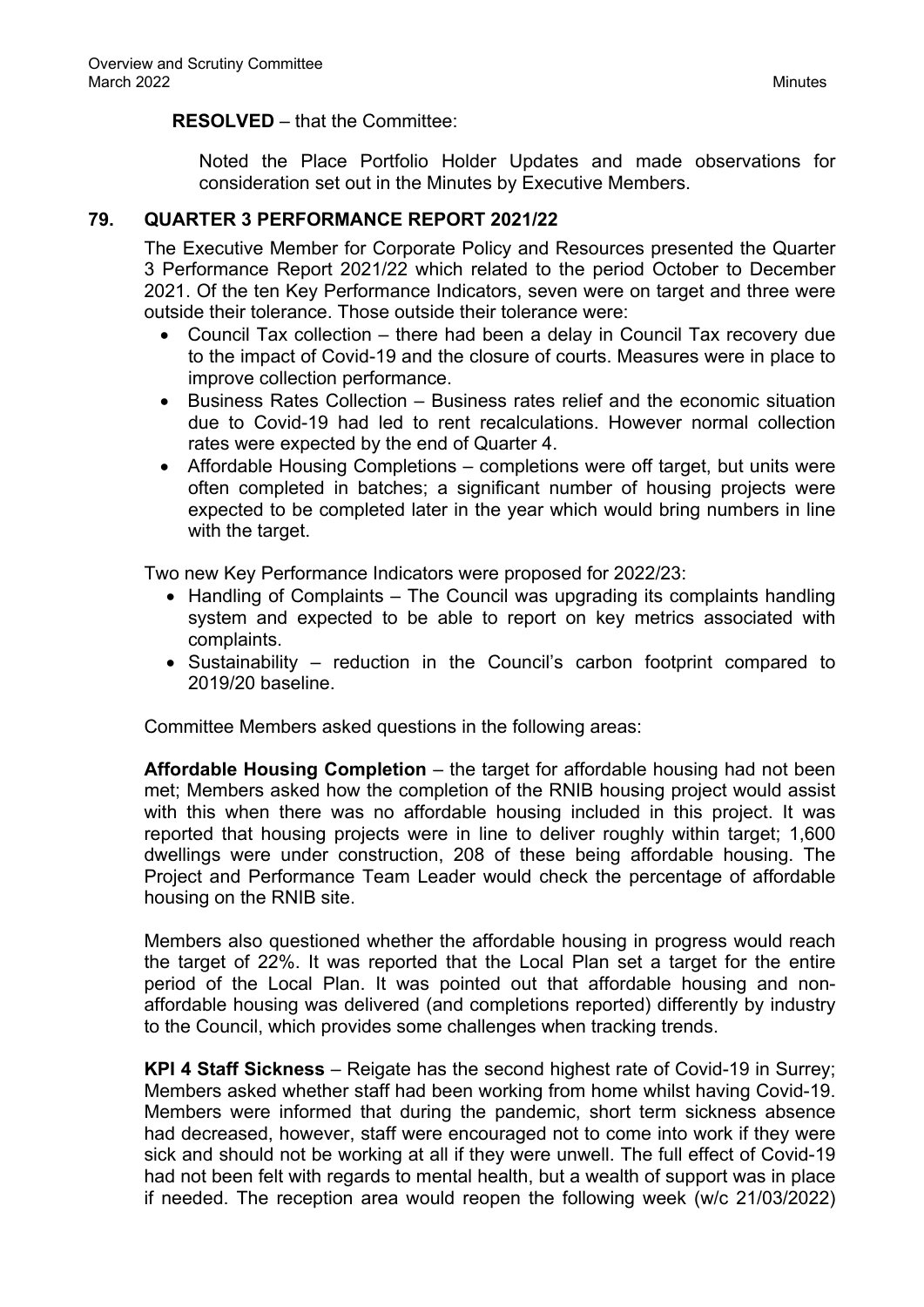and offices would reopen over the coming weeks, however, hybrid working was working well and had benefits.

**KPI benchmarking** – Members enquired whether KPIs could be benchmarked against neighbouring boroughs. It was agreed that this should be possible, and the Projects and Performance Team would work with the Portfolio Holder to explore this.

The Deputy Leader and Executive Member for Finance and Governance provided some Expenditure and Funding headlines:

- Council tax was at 97.88% collection and at the end of the year would be 1% below normal figures.
- There was a £17.133 million forecast outturn, with a potential underspend of almost £700,000.
- Parking income showed a shortfall of just over £1 million but was slowly recovering.
- £354,000 Government funding had been received for Covid-19 losses. Further Covid-19 related grants for businesses were still being paid.

Members asked questions in the following areas:

**Covid-19 related expenditure** – Members asked if the £2 million earmarked for Covid-related expenditure and income losses was funded from Government grants. This was confirmed. Members were informed that a maximum of 70% of Covid income losses had been funded by the Government in 2020/21 and the first quarter of 2021/22, the remainder was being funded from these reserves.

**Service Budgets** – Members asked whether there was a revenue opportunity for Revenues, Benefits and Fraud to generate more income. It was confirmed that was a possible business opportunity providing services to other neighbouring councils but there are limits on the amount of income that could be generated in this way.

Members asked what was planned for the funds allocated for commercial investment. It was reported that just over £60million remains the total allocated for commercial investments, but this would no longer be reported in the capital programme until individual business cases had been approved.

Members asked whether the budget savings made in Electoral Services could be continued in further years. It was reported that services were under constant review. Tablets and voter ID checks were implemented; at this stage it was not known whether the savings would continue.

Members asked whether the reductions in DWP subsidy in Revenues, Benefits and Fraud could be controlled. The subsidy is received to repay the cost of benefits paid out. The budget for 2022/23 had been adjusted to reflect the lower amounts claimed and therefore reimbursed.

Members asked for an explanation of the decrease of £312,000 in investment income. It was explained that the income forecast for this year had been compared to the actual income for the previous year, as previously requested by Members. Members asked about the delay in capital spending on Beech House due to vacancies in the building, and its impact on the revenue budget. The Interim Head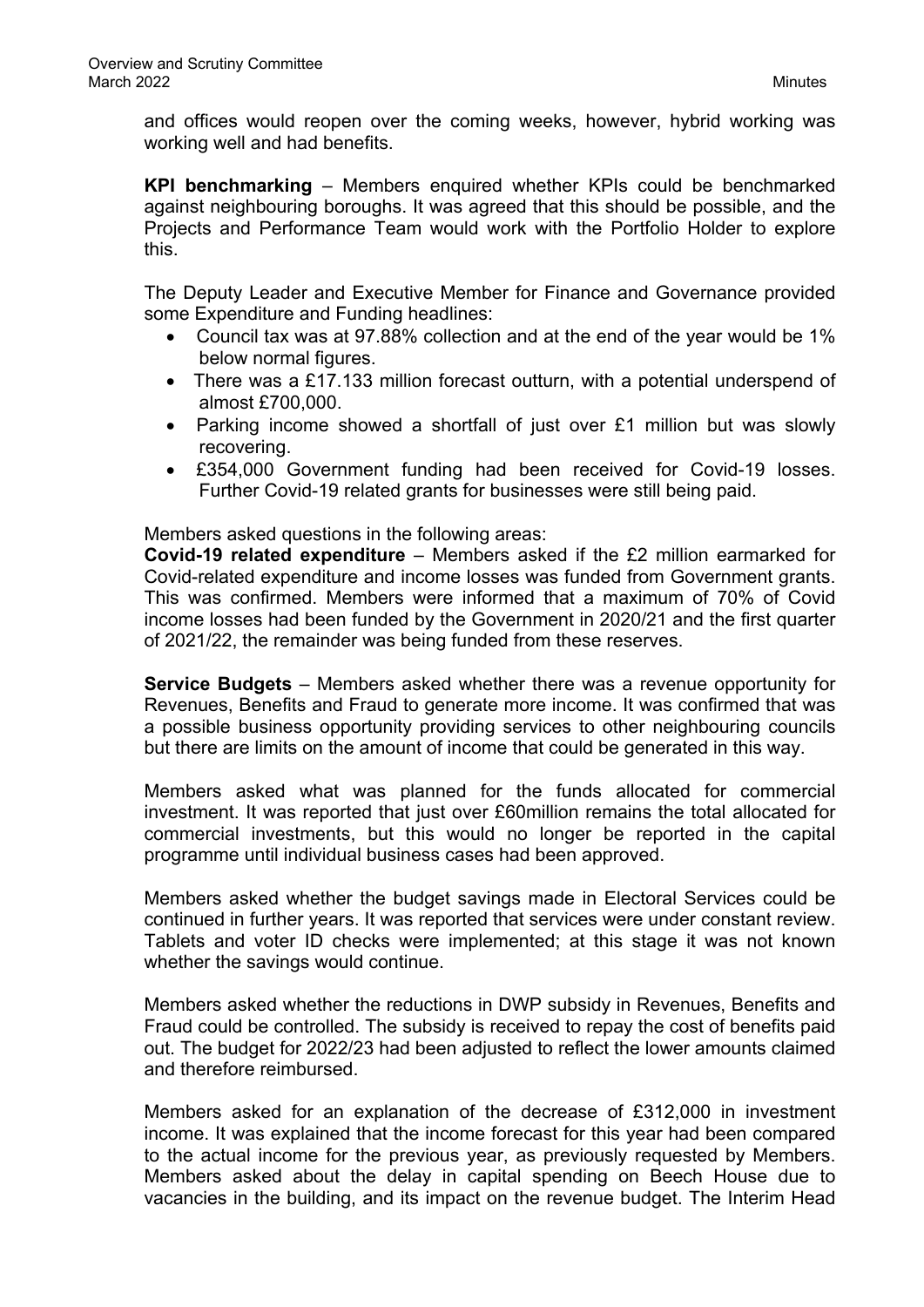of Finance undertook to provide a more detailed follow-up written answer after the meeting.

**Savings on CCTV Budget** – As there had been an underspend on the CCTV budget, Members asked if an ANPR camera could be installed in Redhill. It was explained that following a review and decision by the Executive last year, CCTV coverage had been revised and this had resulted in the underspend. ANPR cameras were installed and controlled by the Police. The Head of People would pass on the request to the Neighbourhoods Team for consideration.

## **RESOLVED** – that the Committee

- I. Noted the Key Performance Indicator performance for Q3 2021/22 as detailed in the report and Annex 1 and made observations to the Executive;
- II. Noted the Key Performance Indicators to be reported on in 2022/23 as detailed in Annex 1.1 and made observations to the Executive;
- III. Noted the Budget Monitoring forecasts for Q3 2021/22 as detailed in the report and at Annexes 2 and 3 and made observations to the Executive.

# **80. OVERVIEW AND SCRUTINY ANNUAL REPORT 2021/22**

Members received and approved the Overview and Scrutiny Annual Report 2021/22 to be recommended to Council.

### **RESOLVED** – that the Committee

- I. Noted the Annual Report of the Overview and Scrutiny Committee for this year and recommended it to the Council.
- II. Make any additional observations to the Council on 7 April 2022.

# **81. OVERVIEW AND SCRUTINY ANNUAL WORK PROGRAMME 2022/23**

Members considered the suggested additional scrutiny topics for 2022/23 and suggested that the planning of greenspaces be added to the review of how greenspaces are managed across the borough. The Chair suggested that the detailed terms of reference be developed by the Chair and Vice Chair.

A second suggestion was that in addition to examining the work of Raven Housing Trust, who worked well with the borough, the work of other housing trusts with smaller numbers of properties in the borough be examined, as these trusts proved more problematic. The Director of People would contact the housing trusts in an attempt to engage them. It was also suggested that Members might assist the Housing Team in dealing with housing associations in their own wards.

### **RESOLVED** – that the Committee

Approved the proposed Work Plan for 2022/23 as set out in Annex 1 and detailed in the report.

### **82. EXEMPT BUSINESS**

**RESOLVED** - that the Committee considered the information in the exempt report.